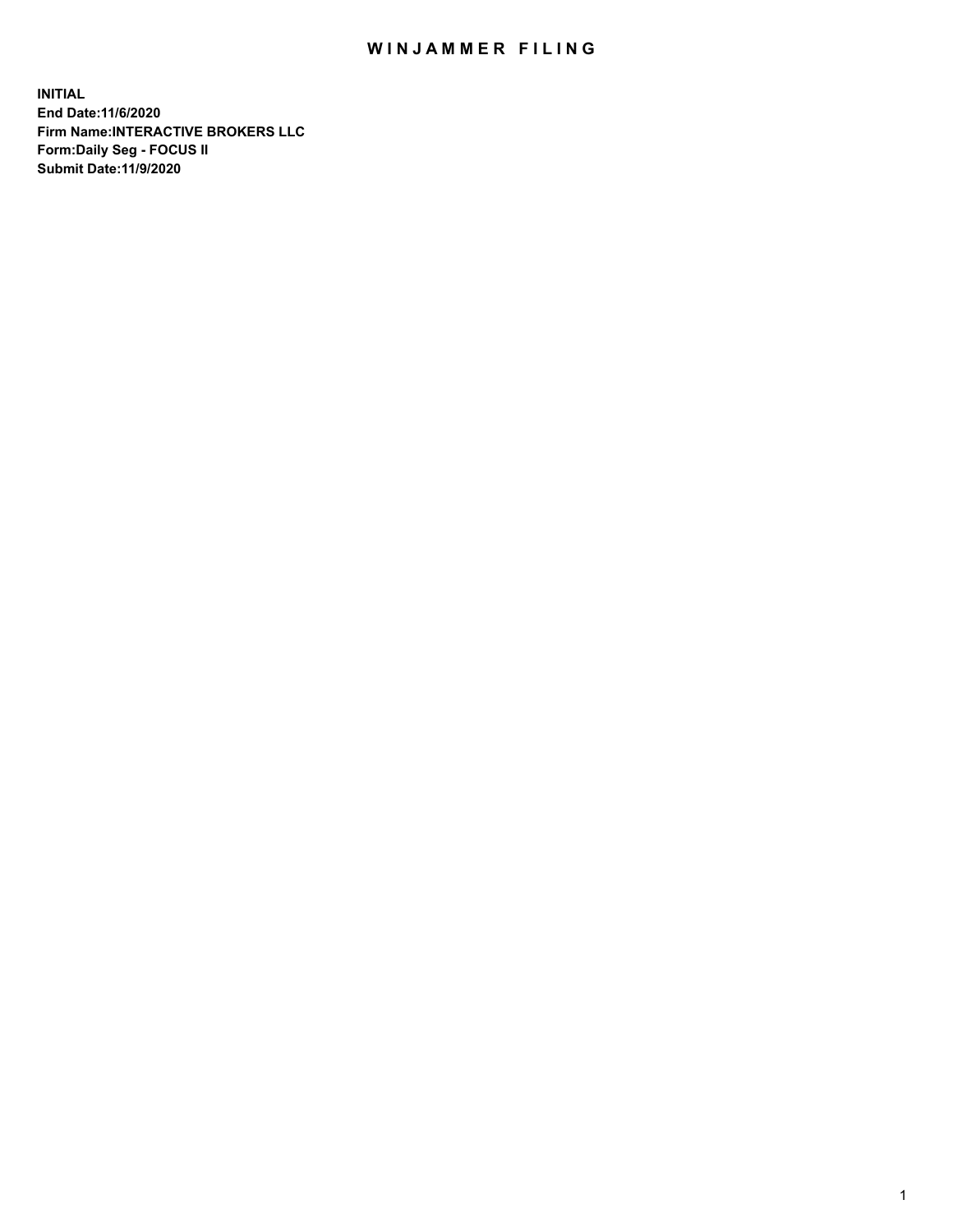**INITIAL End Date:11/6/2020 Firm Name:INTERACTIVE BROKERS LLC Form:Daily Seg - FOCUS II Submit Date:11/9/2020 Daily Segregation - Cover Page**

| Name of Company                                                                                                                                                                                                                                                                                                               | <b>INTERACTIVE BROKERS LLC</b>                                                   |  |
|-------------------------------------------------------------------------------------------------------------------------------------------------------------------------------------------------------------------------------------------------------------------------------------------------------------------------------|----------------------------------------------------------------------------------|--|
| <b>Contact Name</b>                                                                                                                                                                                                                                                                                                           | James Menicucci                                                                  |  |
| <b>Contact Phone Number</b>                                                                                                                                                                                                                                                                                                   | 203-618-8085                                                                     |  |
| <b>Contact Email Address</b>                                                                                                                                                                                                                                                                                                  | jmenicucci@interactivebrokers.c<br>om                                            |  |
| FCM's Customer Segregated Funds Residual Interest Target (choose one):<br>a. Minimum dollar amount: ; or<br>b. Minimum percentage of customer segregated funds required:% ; or<br>c. Dollar amount range between: and; or<br>d. Percentage range of customer segregated funds required between:% and%.                        | <u>0</u><br>$\overline{\mathbf{0}}$<br>155,000,000 245,000,000<br>0 <sub>0</sub> |  |
| FCM's Customer Secured Amount Funds Residual Interest Target (choose one):<br>a. Minimum dollar amount: ; or<br>b. Minimum percentage of customer secured funds required:%; or<br>c. Dollar amount range between: and; or<br>d. Percentage range of customer secured funds required between:% and%.                           | <u>0</u><br>$\overline{\mathbf{0}}$<br>80,000,000 120,000,000<br>0 <sub>0</sub>  |  |
| FCM's Cleared Swaps Customer Collateral Residual Interest Target (choose one):<br>a. Minimum dollar amount: ; or<br>b. Minimum percentage of cleared swaps customer collateral required:%; or<br>c. Dollar amount range between: and; or<br>d. Percentage range of cleared swaps customer collateral required between:% and%. | <u>0</u><br>$\underline{\mathbf{0}}$<br>0 <sub>0</sub><br>0 <sub>0</sub>         |  |

Attach supporting documents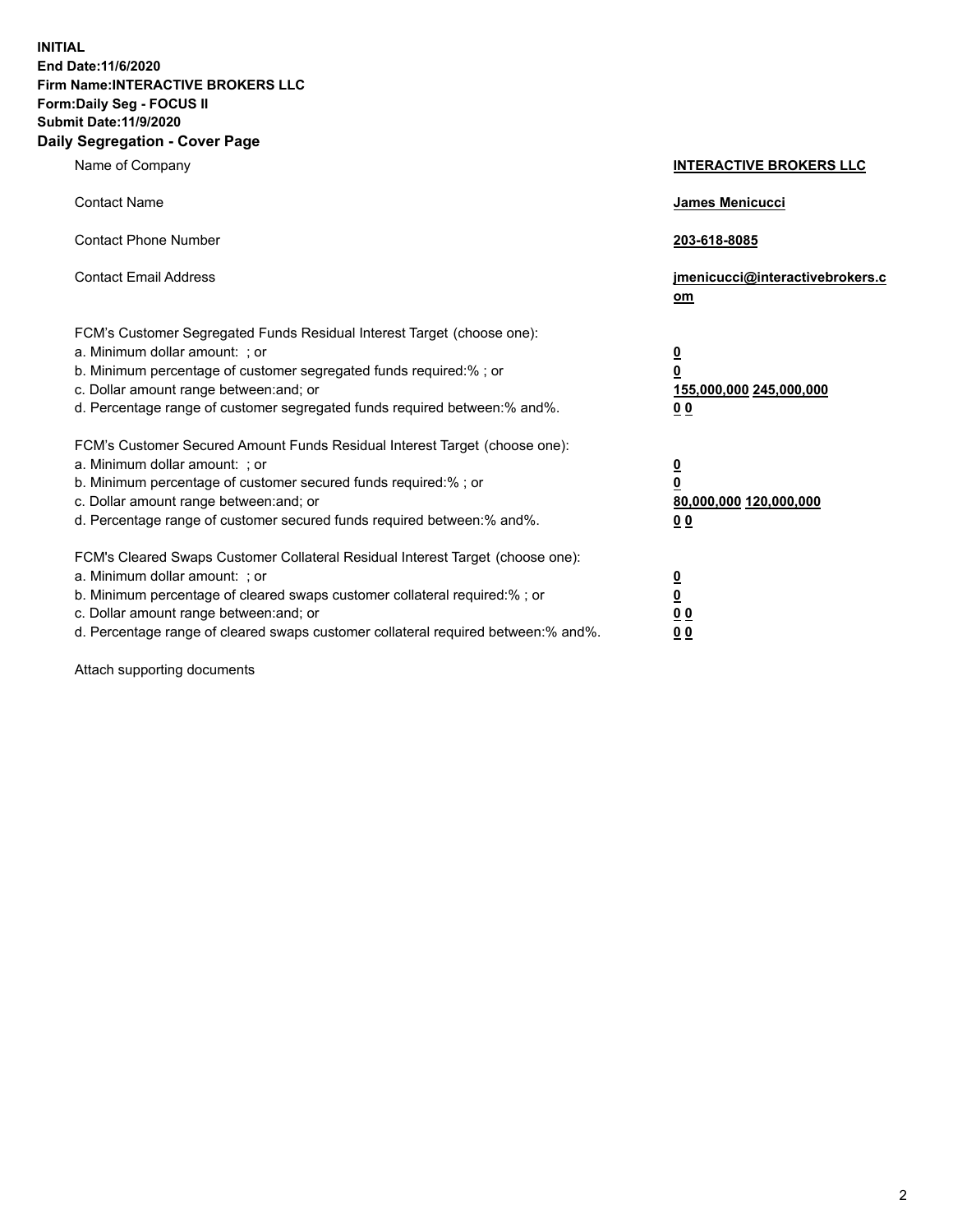**INITIAL End Date:11/6/2020 Firm Name:INTERACTIVE BROKERS LLC Form:Daily Seg - FOCUS II Submit Date:11/9/2020 Daily Segregation - Secured Amounts**

## Foreign Futures and Foreign Options Secured Amounts Amount required to be set aside pursuant to law, rule or regulation of a foreign government or a rule of a self-regulatory organization authorized thereunder **0** [7305] 1. Net ledger balance - Foreign Futures and Foreign Option Trading - All Customers A. Cash **579,433,388** [7315] B. Securities (at market) **0** [7317] 2. Net unrealized profit (loss) in open futures contracts traded on a foreign board of trade **11,153,626** [7325] 3. Exchange traded options a. Market value of open option contracts purchased on a foreign board of trade **2,995,943** [7335] b. Market value of open contracts granted (sold) on a foreign board of trade **-1,383,271** [7337] 4. Net equity (deficit) (add lines 1. 2. and 3.) **592,199,686** [7345] 5. Account liquidating to a deficit and account with a debit balances - gross amount **7,328** [7351] Less: amount offset by customer owned securities **0** [7352] **7,328** [7354] 6. Amount required to be set aside as the secured amount - Net Liquidating Equity Method (add lines 4 and 5) **592,207,014** [7355] 7. Greater of amount required to be set aside pursuant to foreign jurisdiction (above) or line 6. **592,207,014** [7360] FUNDS DEPOSITED IN SEPARATE REGULATION 30.7 ACCOUNTS 1. Cash in banks A. Banks located in the United States **37,934,959** [7500] B. Other banks qualified under Regulation 30.7 **0** [7520] **37,934,959** [7530] 2. Securities A. In safekeeping with banks located in the United States **499,900,000** [7540] B. In safekeeping with other banks qualified under Regulation 30.7 **0** [7560] **499,900,000** [7570] 3. Equities with registered futures commission merchants A. Cash **0** [7580] B. Securities **0** [7590] C. Unrealized gain (loss) on open futures contracts **0** [7600] D. Value of long option contracts **0** [7610] E. Value of short option contracts **0** [7615] **0** [7620] 4. Amounts held by clearing organizations of foreign boards of trade A. Cash **0** [7640] B. Securities **0** [7650] C. Amount due to (from) clearing organization - daily variation **0** [7660] D. Value of long option contracts **0** [7670] E. Value of short option contracts **0** [7675] **0** [7680] 5. Amounts held by members of foreign boards of trade A. Cash **145,972,987** [7700] B. Securities **0** [7710] C. Unrealized gain (loss) on open futures contracts **26,489,221** [7720] D. Value of long option contracts **2,995,943** [7730] E. Value of short option contracts **-1,383,271** [7735] **174,074,880** [7740] 6. Amounts with other depositories designated by a foreign board of trade **0** [7760] 7. Segregated funds on hand **0** [7765] 8. Total funds in separate section 30.7 accounts **711,909,839** [7770] 9. Excess (deficiency) Set Aside for Secured Amount (subtract line 7 Secured Statement Page 1 from Line 8) **119,702,825** [7380] 10. Management Target Amount for Excess funds in separate section 30.7 accounts **80,000,000** [7780] 11. Excess (deficiency) funds in separate 30.7 accounts over (under) Management Target **39,702,825** [7785]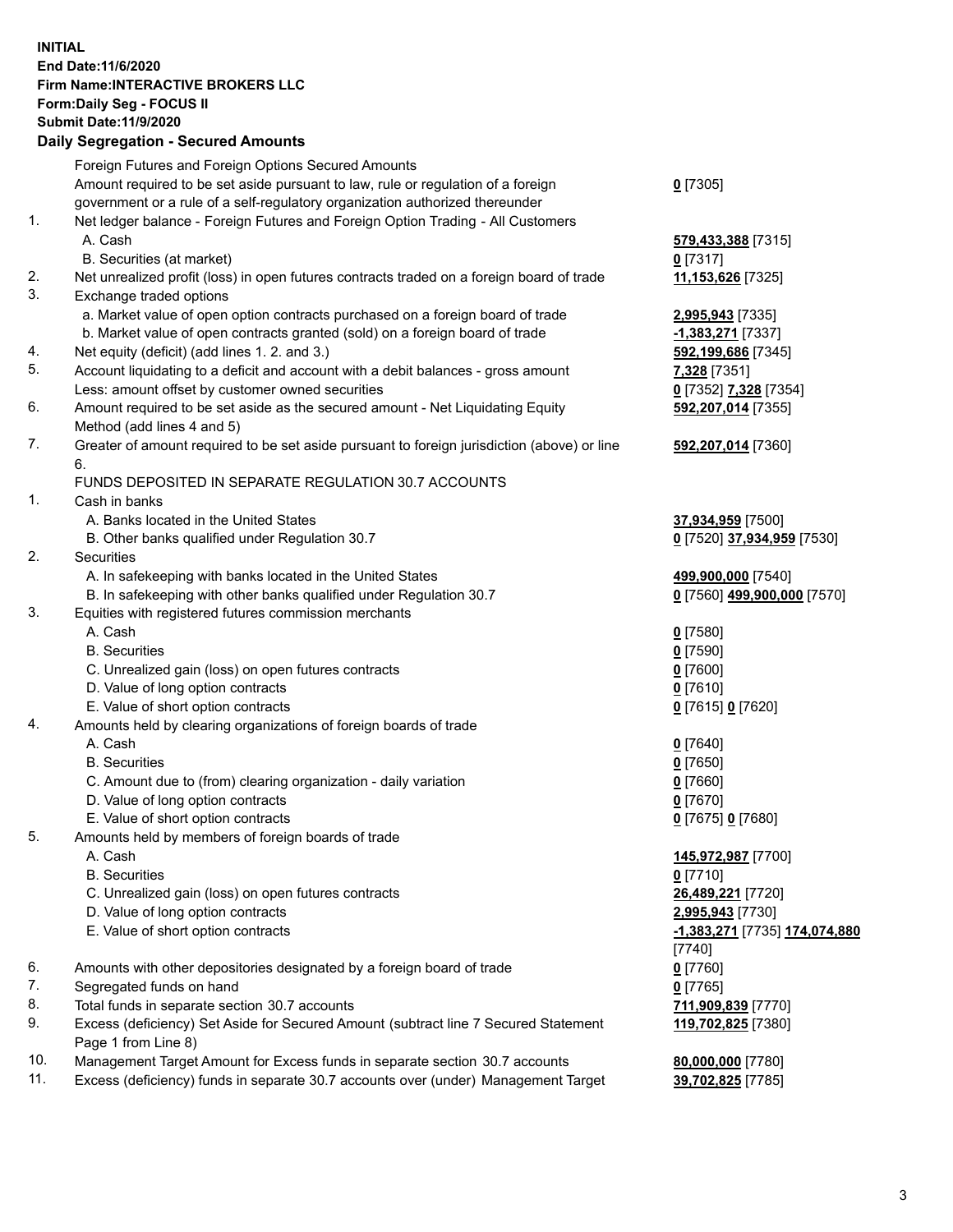**INITIAL End Date:11/6/2020 Firm Name:INTERACTIVE BROKERS LLC Form:Daily Seg - FOCUS II Submit Date:11/9/2020 Daily Segregation - Segregation Statement** SEGREGATION REQUIREMENTS(Section 4d(2) of the CEAct) 1. Net ledger balance A. Cash **5,538,133,343** [7010] B. Securities (at market) **0** [7020] 2. Net unrealized profit (loss) in open futures contracts traded on a contract market **28,061,987** [7030] 3. Exchange traded options A. Add market value of open option contracts purchased on a contract market **306,237,870** [7032] B. Deduct market value of open option contracts granted (sold) on a contract market **-277,210,252** [7033] 4. Net equity (deficit) (add lines 1, 2 and 3) **5,595,222,948** [7040] 5. Accounts liquidating to a deficit and accounts with debit balances - gross amount **5,936,892** [7045] Less: amount offset by customer securities **0** [7047] **5,936,892** [7050] 6. Amount required to be segregated (add lines 4 and 5) **5,601,159,840** [7060] FUNDS IN SEGREGATED ACCOUNTS 7. Deposited in segregated funds bank accounts A. Cash **1,340,865,843** [7070] B. Securities representing investments of customers' funds (at market) **2,491,894,700** [7080] C. Securities held for particular customers or option customers in lieu of cash (at market) **0** [7090] 8. Margins on deposit with derivatives clearing organizations of contract markets A. Cash **2,646,349** [7100] B. Securities representing investments of customers' funds (at market) **1,978,886,866** [7110] C. Securities held for particular customers or option customers in lieu of cash (at market) **0** [7120] 9. Net settlement from (to) derivatives clearing organizations of contract markets **-3,118,081** [7130] 10. Exchange traded options A. Value of open long option contracts **306,016,229** [7132] B. Value of open short option contracts **-277,150,015** [7133] 11. Net equities with other FCMs A. Net liquidating equity **0** [7140] B. Securities representing investments of customers' funds (at market) **0** [7160] C. Securities held for particular customers or option customers in lieu of cash (at market) **0** [7170] 12. Segregated funds on hand **0** [7150] 13. Total amount in segregation (add lines 7 through 12) **5,840,041,891** [7180] 14. Excess (deficiency) funds in segregation (subtract line 6 from line 13) **238,882,051** [7190] 15. Management Target Amount for Excess funds in segregation **155,000,000** [7194]

16. Excess (deficiency) funds in segregation over (under) Management Target Amount Excess

**83,882,051** [7198]